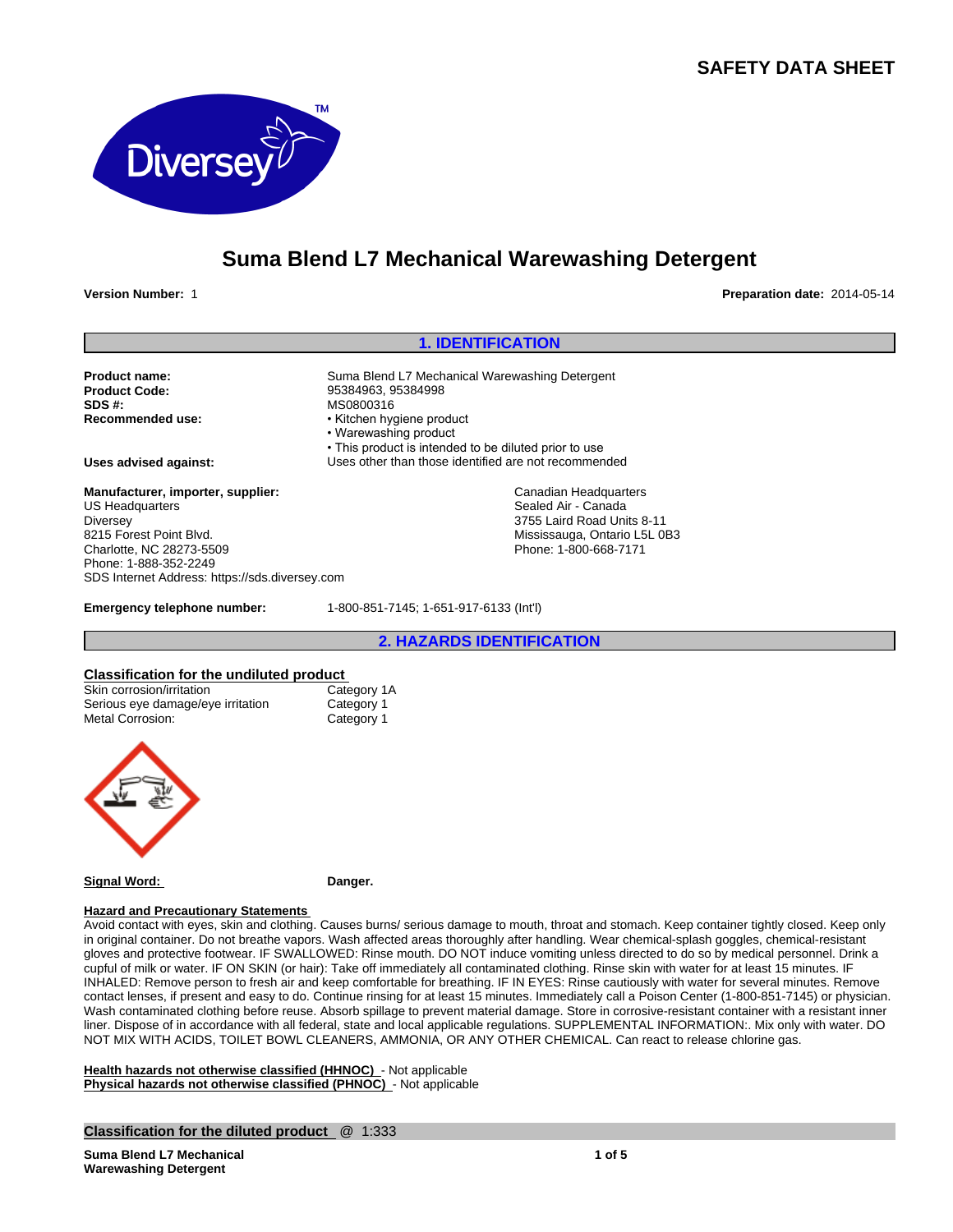This product, when diluted as stated on the label, is not classified as hazardous according to OSHA 29CFR 1910.1200 (HazCom 2012-GHS) and Canadian Hazardous Products Regulations (HPR) (WHMIS 2015-GHS).

#### **Hazard and Precautionary Statements**

None required.

## **3. COMPOSITION/INFORMATION ON INGREDIENTS**

## **Classified Ingredients**

| Ingredient(s)       | CAS #     | Weight %  |
|---------------------|-----------|-----------|
| Potassium hydroxide | 1310-58-3 | 10 - 20%  |
| Sodium silicate     | 1344-09-8 | 10 - 20%  |
| Sodium hvpochlorite | 7681-52-9 | $- < 3\%$ |
| Sodium hydroxide    | 1310-73-2 | $1 - 1\%$ |

\*Exact percentages are being withheld as trade secret information

## **4. FIRST AID MEASURES**

#### **Undiluted Product:**

**Eyes:** IF IN EYES: Rinse cautiously with water for several minutes. Remove contact lenses, if present and easy to do. Continue rinsing for at least 15 minutes.

**Skin:** IF ON SKIN (or hair): Take off immediately all contaminated clothing. Rinse skin with water for at least 15 minutes.

**Inhalation:** IF INHALED: Remove person to fresh air and keep comfortable for breathing.

**Ingestion:** IF SWALLOWED: Rinse mouth. DO NOT induce vomiting unless directed to do so by medical personnel. Drink a cupful of milk or water.

**Most Important Symptoms/Effects:** No information available.

**Immediate medical attention and special treatment needed** Not applicable.

**Aggravated Medical Conditions:** Individuals with chronic respiratory disorders such as asthma, chronic bronchitis, emphysema, etc., may be more susceptible to irritating effects.

## **Diluted Product:**

**Eyes:** Rinse with plenty of water. **Skin:** No specific first aid measures are required **Inhalation:** No specific first aid measures are required **Ingestion:** IF SWALLOWED: Call a Poison Center (1-800-851-7145) or doctor/physician if you feel unwell.

#### **5. FIRE-FIGHTING MEASURES**

**Specific hazards:** 

**Specific methods:**<br>**Suitable extinguishing media:** The product is not flammable The product is not flammable. Extinguish fire using agent suitable for surrounding fire.<br>Not applicable.

**Special protective equipment for firefighters:** As in any fire, wear self-contained breathing apparatus pressure-demand, MSHA/NIOSH (approved or equivalent) and full protective gear.

**Extinguishing media which must not be used for safety reasons:** No information available.

## **6. ACCIDENTAL RELEASE MEASURES**

**Environmental precautions and clean-up methods:**

**Personal precautions:** Put on appropriate personal protective equipment (see Section 8.). Clean-up methods - large spillage. Soak up with inert absorbent material. Sweep up and shovel into suitable containers for disposal. Use a water rinse for final clean-up.

## **7. HANDLING AND STORAGE**

**Handling:** Avoid contact with skin, eyes and clothing. Do not taste or swallow. Avoid breathing vapors or mists. Use only with adequate ventilation. Remove and wash contaminated clothing and footwear before re-use. Wash thoroughly after handling. Mix only with water. DO NOT MIX WITH ACIDS, TOILET BOWL CLEANERS, AMMONIA, OR ANY OTHER CHEMICAL. Can react to release chlorine gas. Product residue may remain on/in empty containers. All precautions for handling the product must be used in handling the empty container and residue. FOR COMMERCIAL AND INDUSTRIAL USE ONLY.

**Storage:** Protect from freezing. Keep tightly closed in a dry, cool and well-ventilated place. KEEP OUT OF REACH OF CHILDREN.

#### **Suma Blend L7 Mechanical Warewashing Detergent 2 of 5**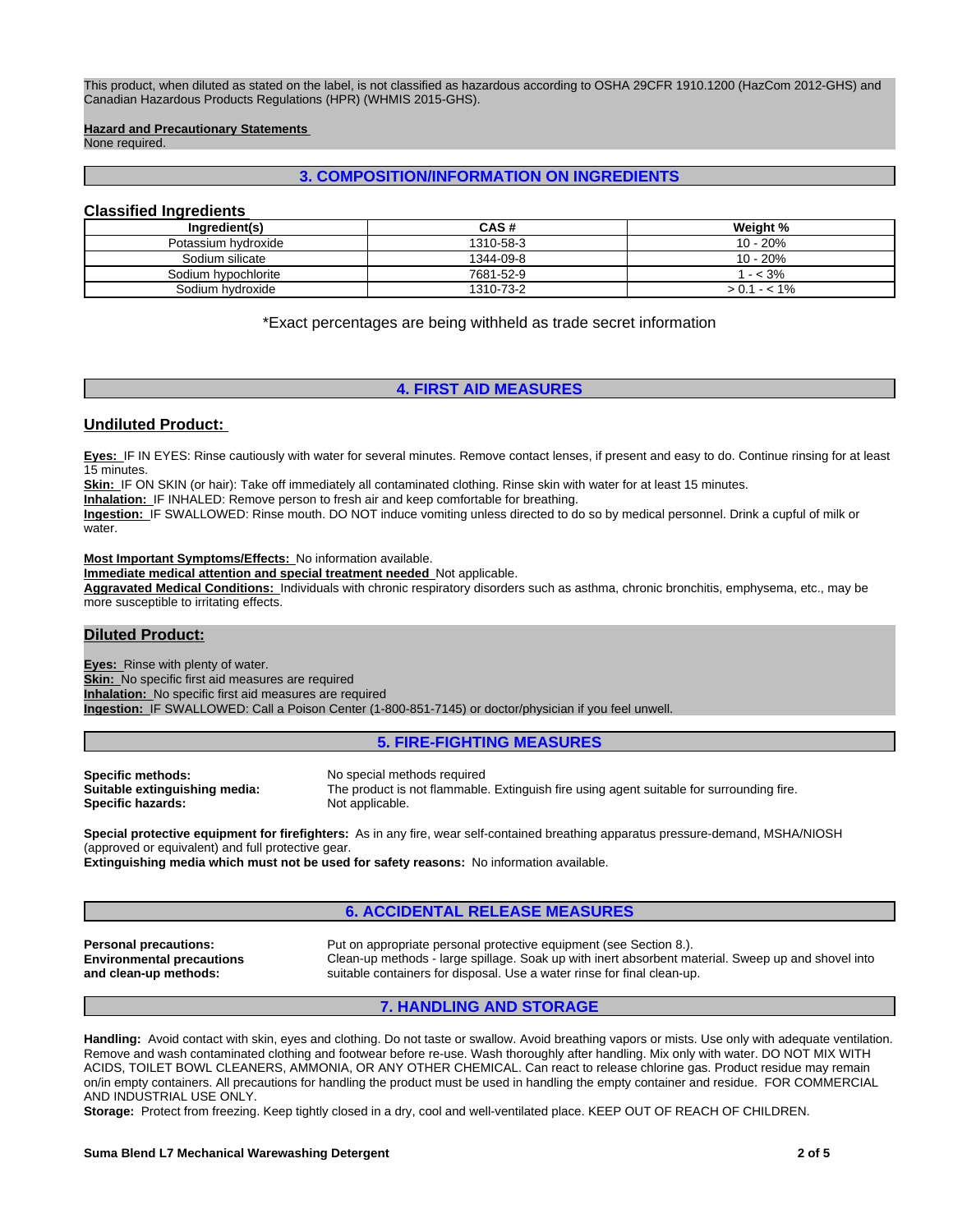## **8. EXPOSURE CONTROLS / PERSONAL PROTECTION**

#### **Exposure Guidelines:** .

| Ingredient(s)       | CAS#      | <b>ACGIH</b>                 | <b>OSHA</b>                 |
|---------------------|-----------|------------------------------|-----------------------------|
| Potassium hydroxide | 1310-58-3 | $2 \text{ ma/m}^3$ (Ceiling) |                             |
| Sodium silicate     | 1344-09-8 |                              |                             |
| Sodium hypochlorite | 7681-52-9 |                              | -                           |
| Sodium hvdroxide    | 1310-73-2 | 2 mg/m $3$ (Ceiling)         | 2 mg/m <sup>3</sup> $(TWA)$ |

#### **Undiluted Product:**

#### **Engineering measures to reduce exposure:**

Good general ventilation should be sufficient to control airborne levels. Respiratory protection is not required if good ventilation is maintained.

| Personal Protective Equipment  |                                                                                                                                                                                                                                                          |
|--------------------------------|----------------------------------------------------------------------------------------------------------------------------------------------------------------------------------------------------------------------------------------------------------|
| Eye protection:                | Chemical-splash goggles.                                                                                                                                                                                                                                 |
| Hand protection:               | Chemical-resistant gloves.                                                                                                                                                                                                                               |
| Skin and body protection:      | Protective footwear. If major exposure is possible, wear suitable protective clothing and footwear.                                                                                                                                                      |
| <b>Respiratory protection:</b> | In case of insufficient ventilation wear suitable respiratory equipment. A respiratory protection program<br>that meets OSHA's 29 CFR 1910.134 and ANSI Z88.2 requirements must be followed whenever<br>workplace conditions warrant a respirator's use. |
| Hygiene measures:              | Handle in accordance with good industrial hygiene and safety practice.                                                                                                                                                                                   |
|                                |                                                                                                                                                                                                                                                          |

#### **Diluted Product:**

**Engineering measures to reduce exposure:** Good general ventilation should be sufficient to control airborne levels

| Eye protection:                | No personal protective equipment required under normal use conditions. |
|--------------------------------|------------------------------------------------------------------------|
| Hand protection:               | No personal protective equipment required under normal use conditions. |
| Skin and body protection:      | No personal protective equipment required under normal use conditions. |
| <b>Respiratory protection:</b> | No personal protective equipment required under normal use conditions. |
| <b>Hygiene measures:</b>       | Handle in accordance with good industrial hygiene and safety practice. |

**9. PHYSICAL AND CHEMICAL PROPERTIES**

**Explosion limits: - upper:** Not determined **- lower:** Not determined **@** 1:333 **Dilution pH:** 11.71 11.1 200 93.3 **Physical State:** Liquid **Color:** *Color: Clear, Pale, Yellow*<br> **Color: Chlorine Color: Chlorine Color: Chlorine Evaporation Rate:** No information available **Odor threshold:** No information available. **Boiling point in the Boiling point/range:** Not determined **Melting point/range:** Not determined<br> **Autoignition temperature:** No information available<br> **Solubility:** Completely Soluble **Autoignition temperature:** No information available **Solubility in other solvents:** No information available **Relative Density (relative to water):** 1.26 **Density:** 10.51 **Ibs/gal 1.26 Kg/L Kg/L Relative Density: No information available Bulk density:** No information available **Vapor pressure:** No information available.<br> **Flash point (°F):** > 200 °F > 93.3 °C **Partition coefficient (n-octanol/water):** N **Viscosity:** No information available **Elemental Phosphorus:** 0 % by wt. **VOC:** 0 % \*<br>**Flammability (Solid or Gas):** Not applicable **the set of the Sustained combustion:** Not applicable **Flammability (Solid or Gas): Not applicable** 

**Vapor density:** No information available **Partition coefficient (n-octanol/water):** No information available

\* - Title 17, California Code of Regulations, Division 3, Chapter 1, Subchapter 8.5, Article 2, Consumer Products, Sections 94508

## **10. STABILITY AND REACTIVITY**

**Reactivity:** Not Applicable<br> **Stability:** Not Applicable<br> **Stability:** Not Applicable Stability: **Hazardous decomposition products:** None reasonably foreseeable.

**VOC % by wt. at use dilution** 0

The product is stable **Materials to avoid:** Acids. Strong oxidising agents. Ammonia. Ammonium salts. Conditions to avoid: **Acids.** No information available. **Conditions to avoid:** No information available.

**11. TOXICOLOGICAL INFORMATION**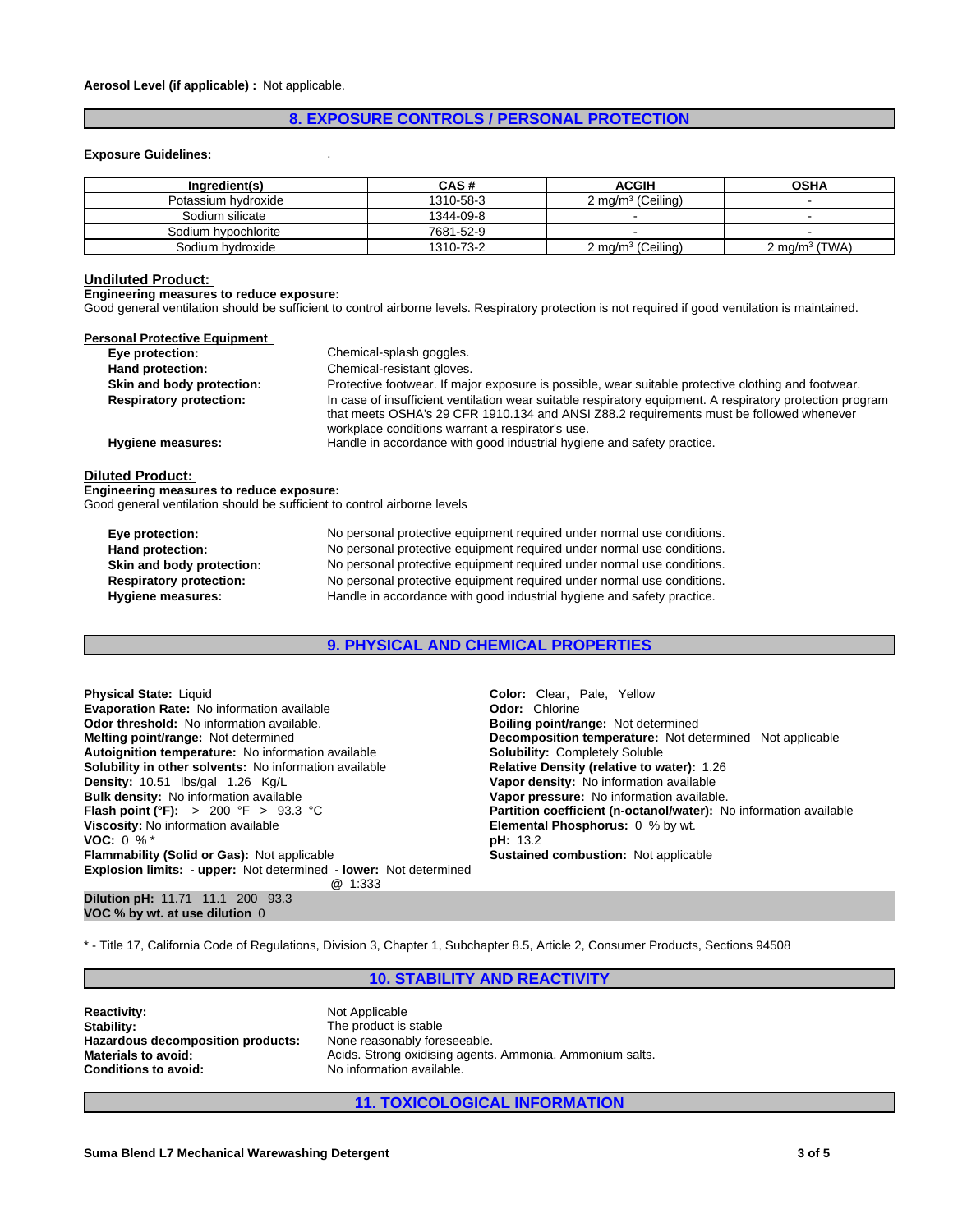#### **Information on likely routes of exposure:**

Eye contact, Skin contact, Inhalation, Ingestion

#### **Delayed, immediate, or chronic effects and symptoms from short and long-term exposure**

**Skin contact:** Corrosive. Causes severe burns. Symptoms may include burns, blisters, redness and pain (which may be delayed). **Eye contact:** Corrosive. Causes serious eye damage. Symptoms may include pain, burning sensation, redness, watering, blurred vision or loss of vision.

**Ingestion:** Causes burns/ serious damage to mouth, throat and stomach. Symptoms may include stomach pain and nausea. **Inhalation:** May cause irritation and corrosive effects to nose, throat and respiratory tract. Symptoms may include coughing and difficulty breathing.

**Sensitization:** No known effects. **Target Organs (SE):** None known **Target Organs (RE):** None known

**Numerical measures of toxicity ATE - Oral (mg/kg):** >5000

**12. ECOLOGICAL INFORMATION**

**Ecotoxicity:** No information available.

**Persistence and Degradability:** No information available.

**Bioaccumulation:** No information available.

## **13. DISPOSAL CONSIDERATIONS**

Waste from residues / unused products (undiluted product): Undiluted product is regulated under environmental and transportation laws as a corrosive waste. Dispose of in compliance with all Federal, state, provincial, and local laws and regulations. This product, when diluted as stated on this SDS, is not a hazardous waste according to Federal regulations (40 CFR 261.4 (b)(4)). Under RCRA, it is the responsibility of the user of the product to determine, at the time of disposal, whether the waste solution meets RCRA criteria for hazardous waste. Dispose in compliance with all Federal, state, provincial, and local laws and regulations.

**Waste from residues / unused products (diluted product):** This product, when diluted as stated on this SDS, is not a hazardous waste according to Federal regulations (40 CFR 261.4 (b)(4)). Under RCRA, it is the responsibility of the user of the product to determine, at the time of disposal, whether the waste solution meets RCRA criteria for hazardous waste. Dispose in compliance with all Federal, state, provincial, and local laws and regulations.

**RCRA Hazard Class (undiluted product):** D002 Corrosive Waste **RCRA Hazard Class (diluted product):** Not Regulated **Contaminated Packaging:** Do not re-use empty containers.

## **14. TRANSPORT INFORMATION**

**DOT/TDG/IMDG:** Please refer to the Bill of Lading/receiving documents for up to date shipping information.

**DOT (Ground) Bill of Lading Description:** UN3266, CORROSIVE LIQUID, BASIC, INORGANIC, N.O.S., (potassium hydroxide, sodium hypochlorite), 8, II

**IMDG (Ocean) Bill of Lading Description:** UN3266, CORROSIVE LIQUID, BASIC, INORGANIC, N.O.S., (potassium hydroxide, sodium hypochlorite), 8, II

## **15. REGULATORY INFORMATION**

**International Inventories at CAS# Level** 

All components of this product are listed on the following inventories: U.S.A. (TSCA), Canada (DSL/NDSL).